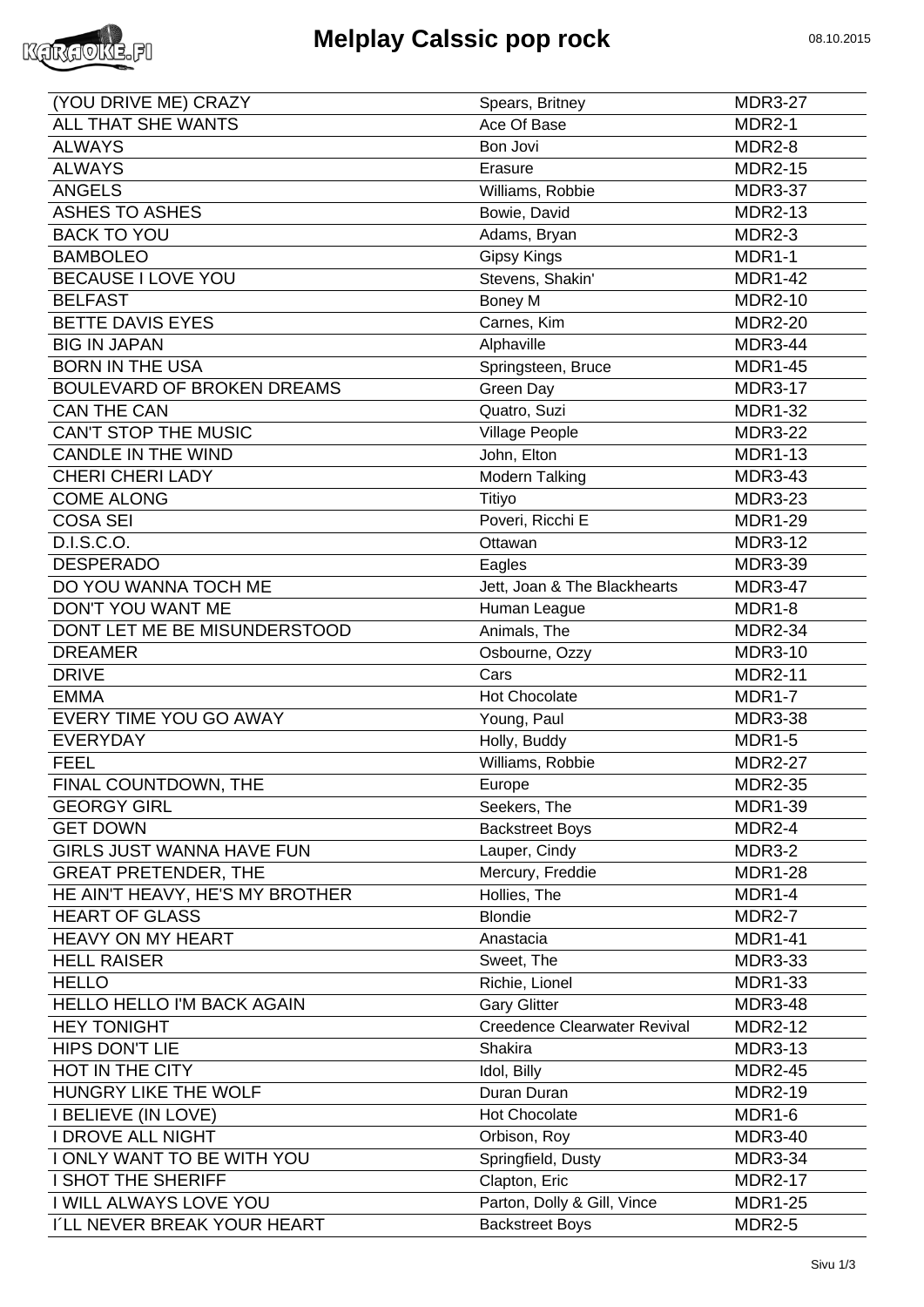

| IF YOU BELIEVE                   | Sasha                     | <b>MDR1-37</b>                   |
|----------------------------------|---------------------------|----------------------------------|
| IL MONDO                         | Humperdinck, Engelbert    | MDR1-9                           |
| <b>IMAGINE</b>                   | Lennon, John              | <b>MDR1-15</b>                   |
| <b>IT'S MY LIFE</b>              | Bon Jovi                  | MDR2-9                           |
| <b>IT'S A SIN</b>                | Pet Shop Boys             | <b>MDR1-27</b>                   |
| <b>JAPANESE BOY</b>              | Aneka                     | <b>MDR3-45</b>                   |
| <b>JOLENE</b>                    | Parton, Dolly             | <b>MDR1-26</b>                   |
| <b>KIDS IN AMERICA</b>           | Wilde, Kim                | <b>MDR1-50</b>                   |
| <b>KINGSTON TOWN</b>             | <b>UB 40</b>              | <b>MDR3-30</b>                   |
| <b>LA ISLA BONITA</b>            | Madonna                   | <b>MDR1-18</b>                   |
| <b>LA TORTURA</b>                | Shakira                   | <b>MDR3-14</b>                   |
| LAST WALTZ, THE                  | Humperdinck, Engelbert    | <b>MDR1-10</b>                   |
| <b>LEFT OUTSIDE ALONE</b>        | Anastacia                 | <b>MDR2-2</b>                    |
| <b>LEGS</b>                      | ZZ Top                    | <b>MDR3-26</b>                   |
| <b>LEMON TREE</b>                | Fool's Garden             | <b>MDR2-16</b>                   |
| LET IT BE ME                     |                           | <b>MDR2-18</b>                   |
| <b>LIFE ON MARS</b>              | <b>Everly Brothers</b>    |                                  |
| <b>LIGHT MY FIRE</b>             | Bowie, David              | <b>MDR3-41</b><br><b>MDR2-14</b> |
|                                  | Doors                     |                                  |
| <b>LIKE A PRAYER</b>             | Madonna                   | MDR3-5                           |
| <b>LIMBO ROCK</b>                | Checker, Chubby           | <b>MDR2-47</b>                   |
| <b>LINGER</b>                    | Cranberries, The          | <b>MDR2-21</b>                   |
| <b>LISTEN TO YOUR HEART</b>      | Roxette                   | <b>MDR1-35</b>                   |
| LIVIN' LA VIDA LOCA              | Martin, Ricky             | <b>MDR1-43</b>                   |
| <b>LOVE HURTS</b>                | Nazareth                  | <b>MDR1-22</b>                   |
| <b>LUCKY</b>                     | Spears, Britney           | <b>MDR3-28</b>                   |
| MAMBO NO. 5 (A LITTLE BIT OF)    | Bega, Lou                 | <b>MDR1-30</b>                   |
| <b>MARIA</b>                     | <b>Blondie</b>            | MDR3-3                           |
| <b>MARIA</b>                     | Martin, Ricky             | <b>MDR1-19</b>                   |
| <b>MARIA MARIA</b>               | Santana                   | <b>MDR1-36</b>                   |
| <b>MASSACHUSETTS</b>             | <b>Bee Gees</b>           | <b>MDR2-22</b>                   |
| <b>MATERIAL GIRL</b>             | Madonna                   | MDR3-4                           |
| <b>MEXICAN GIRL</b>              | Smokie                    | <b>MDR1-44</b>                   |
| <b>MORNING HAS BROKEN</b>        | Stevens, Cat              | <b>MDR1-48</b>                   |
| <b>MOVIE STAR</b>                | Harpo                     | MDR1-2                           |
| MY COO-CA-CHOO                   | Stardust, Alvin           | <b>MDR1-47</b>                   |
| MY HEART WILL GO ON              | Dion, Celine              | <b>MDR3-11</b>                   |
| <b>MY LOVE</b>                   | Westlife                  | <b>MDR3-16</b>                   |
| <b>NEED YOU TONIGHT</b>          | Inxs                      | <b>MDR2-48</b>                   |
| <b>NEEDLES AND PINS</b>          | Smokie                    | MDR3-1                           |
| <b>NIGHTS IN WHITE SATIN</b>     | Moody Blues, The          | <b>MDR1-21</b>                   |
| <b>NIGHTSHIFT</b>                | Commondores, The          | <b>MDR2-23</b>                   |
| NO MILK TODAY                    | Herman's Hermits          | MDR1-3                           |
| NOTHING COMPARES 2 U             | O'Connor, Sinead          | <b>MDR1-23</b>                   |
| <b>NUTBUSH CITY LIMITS</b>       | Turner, Tina              | <b>MDR2-49</b>                   |
| ON THE BEACH                     | Rea, Chris                | <b>MDR3-35</b>                   |
| <b>ONLY YESTERDAY</b>            | Carpenters, The           | <b>MDR2-24</b>                   |
| <b>ONLY YOU</b>                  | Yazoo                     | MDR3-6                           |
| POWER OF LOVE                    | Lewis, Huey & News, The   | <b>MDR2-50</b>                   |
| PUT A LITTLE LOVE IN YOUR HEART  | Green, Al & Lennox, Annie | <b>MDR1-17</b>                   |
| PUT YOUR LOVE IN ME              | Hot Chocolate             | <b>MDR3-18</b>                   |
| QUIT PLAYING GAMES WITH MY HEART | <b>Backstreet Boys</b>    | <b>MDR2-26</b>                   |
| ROCK ME BABY                     | Cassidy, David            | <b>MDR2-28</b>                   |
|                                  |                           |                                  |